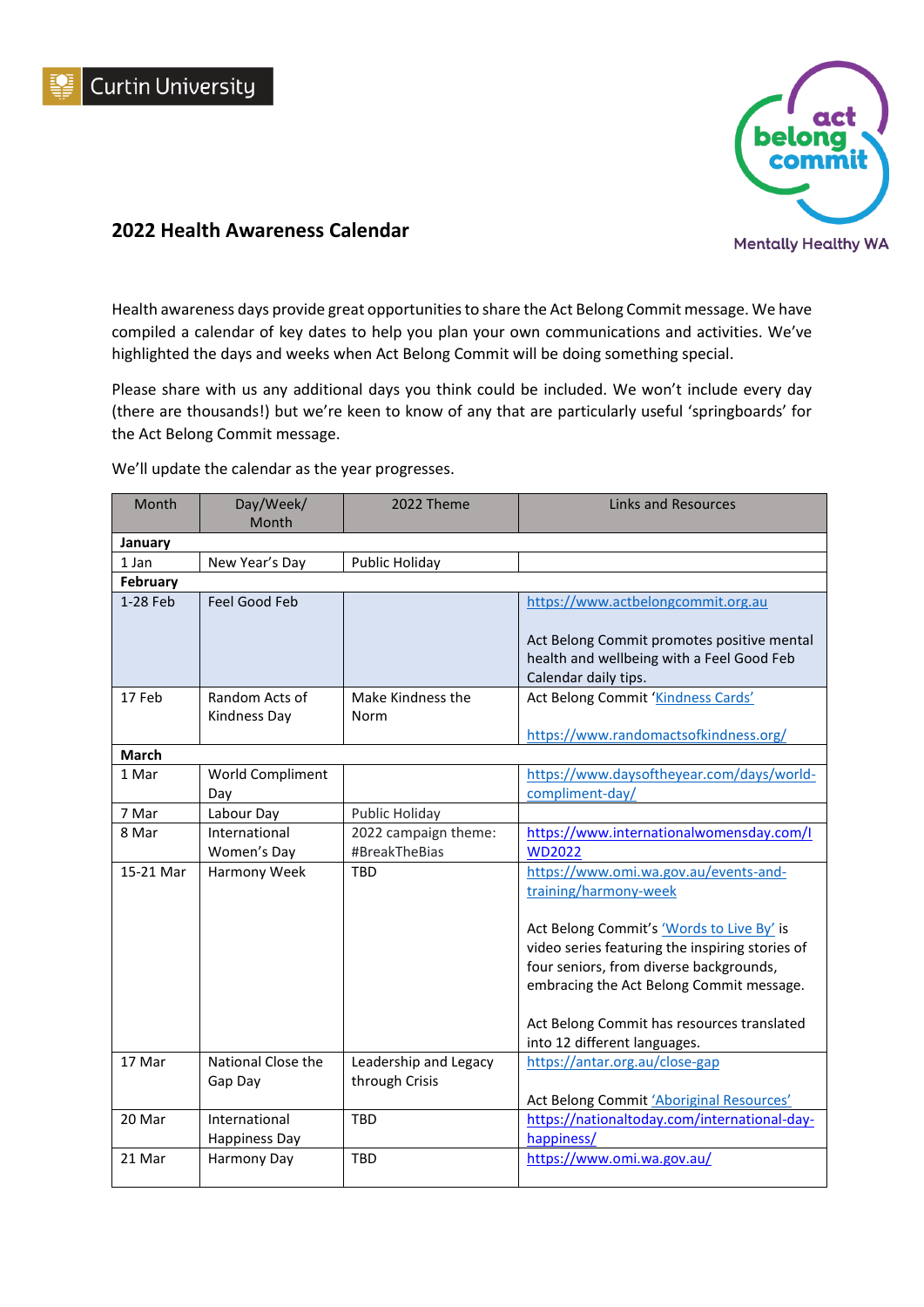|              |                           |                               | See Harmony Week for Act Belong Commit          |
|--------------|---------------------------|-------------------------------|-------------------------------------------------|
|              |                           |                               | resources.                                      |
| 25 Mar       | Ride2School Day           |                               | https://www.bicyclenetwork.com.au/rides-        |
|              |                           |                               | and-events/ride2school/Ride2School   Bicycle    |
| 27 Mar       | Neighbour Day             | <b>Connecting Communities</b> | <b>Network</b><br>https://neighbourday.org/get- |
|              |                           | for 20 years                  | involved/community-organisations/               |
| <b>April</b> |                           |                               |                                                 |
| 7 Apr        | World Health Day          | Protecting health from        | https://www.who.int/campaigns/world-            |
|              |                           | climate change                | health-day                                      |
| 15 April     | Good Friday               | Public Holiday                |                                                 |
| 18 April     | <b>Easter Monday</b>      | Public Holiday                |                                                 |
| 25 April     | <b>ANZAC Day</b>          | Public Holiday                |                                                 |
| 28 Apr       | Pay it forward day        | None listed                   | https://payitforwardday.com/get-                |
|              |                           |                               | involved/ideas/                                 |
| May          |                           |                               |                                                 |
| $1-30$ May   | Mindful May               | <b>Act with Mindfulness</b>   | https://www.actbelongcommit.org.au              |
|              |                           |                               |                                                 |
|              |                           |                               | Act Belong Commit encourages people to Act      |
|              |                           |                               | with Mindfulness through promotional            |
|              |                           |                               | activities particularly targeting Schools.      |
| 4 May        | World Maternal            |                               | https://wmmhday.postpartum.net/                 |
|              | Mental Health Day         |                               |                                                 |
| 8 May        | Mother's Day              |                               |                                                 |
|              |                           |                               |                                                 |
| 15-21 May    | <b>National Families</b>  | TBD                           | https://nfw.org.au/                             |
|              | Week                      |                               |                                                 |
| 16-22 May    | <b>National Volunteer</b> | <b>Better Together</b>        | Act Belong Commit promotional activity          |
|              | Week                      |                               | (details TBD).                                  |
|              |                           |                               |                                                 |
|              |                           |                               | https://www.volunteeringwa.org.au/training-     |
|              |                           |                               | and-events/events/national-volunteer-           |
|              |                           |                               | week#:                                          |
| 21 May       | <b>World Meditation</b>   | <b>TBD</b>                    | https://www.daysoftheyear.com/days/world-       |
|              | Day                       |                               | meditation-day/                                 |
| 23-29 May    | <b>Exercise Right</b>     | TBD                           | https://exerciseright.com.au/exercise-right-    |
|              | Week                      |                               | week-campaign/                                  |
| 26 May       | National Sorry Day        | <b>TBD</b>                    | https://www.reconciliation.org.au/national-     |
|              | (Reconciliation           |                               | sorry-day-                                      |
|              | Australia)                |                               |                                                 |
| 27 May to    | National                  | TBD                           | https://nrw.reconciliation.org.au/              |
| 3 Jun        | Reconciliation            |                               |                                                 |
|              | Week                      |                               |                                                 |
| June         |                           |                               |                                                 |
| 6 June       | Western Australia         | Public Holiday                |                                                 |
|              | Day                       |                               |                                                 |
| 13-19 June   | Men's Health Week         | <b>TBD</b>                    | https://www.menshealthweek.org.au/              |
|              |                           |                               |                                                 |
| 21 June      | International Day of      | <b>TBD</b>                    | https://www.un.org/en/observances/yoga-         |
|              | Yoga                      |                               | <u>day</u>                                      |
| 24 June      | Take Your Dog to          | TBD                           | https://www.daysoftheyear.com/days/take-        |
|              | Work Day                  |                               | your-dog-to-work-day/                           |
| July         |                           |                               |                                                 |
| 1-31 July    | Dry July                  | Commit to a month off         | https://www.dryjuly.com/                        |
|              |                           | alcohol to raise funds for    |                                                 |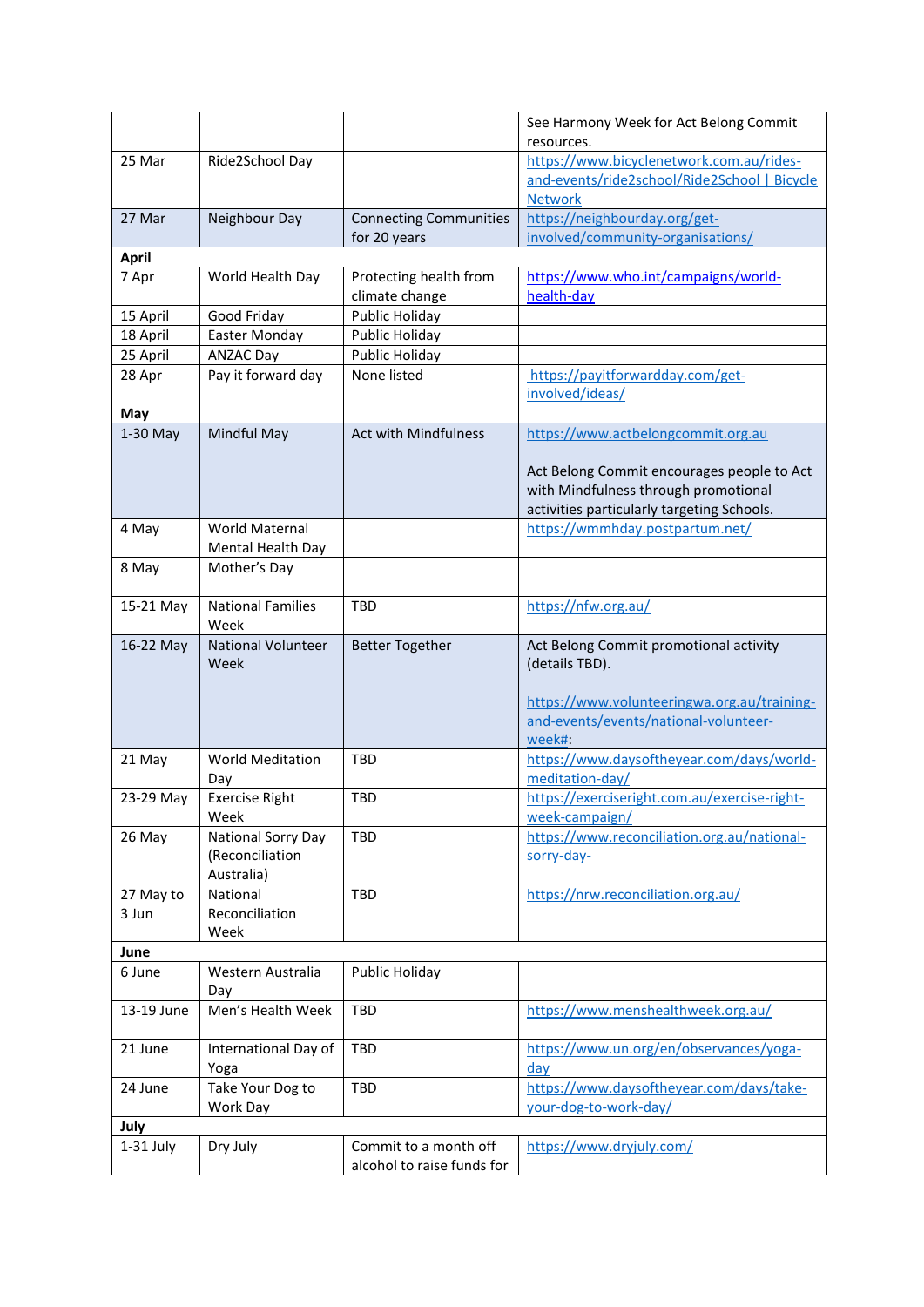|                |                                 | people affected by     |                                                        |
|----------------|---------------------------------|------------------------|--------------------------------------------------------|
|                |                                 | cancer.                |                                                        |
| $3-10$ July    | NAIDOC Week                     | Get Up! Stand Up! Show | https://www.naidoc.org.au/news/2021-                   |
|                |                                 | Up!                    | naidoc-week-theme-announced-heal-                      |
|                |                                 |                        | country#                                               |
|                |                                 |                        |                                                        |
| 24 July        | International Self-<br>Care Day |                        | https://isfglobal.org/international-self-care-<br>day/ |
| 24 July        | <b>Stress Down Day</b>          |                        | https://www.lifeline.org.au/get-                       |
|                |                                 |                        | involved/campaigns-events/                             |
| 30 July        | International                   |                        | https://nationaltoday.com/international-day-           |
|                | Friendship Day                  |                        | friendship/                                            |
| <b>August</b>  |                                 |                        |                                                        |
| 1-31 Aug       | <b>Active August</b>            |                        | https://www.actbelongcommit.org.au                     |
|                |                                 |                        |                                                        |
|                |                                 |                        | Act Belong Commit promotional activity                 |
|                |                                 |                        |                                                        |
|                |                                 |                        | (details TBD)                                          |
| 8-14 Aug       | <b>National Student</b>         |                        | https://nationalstudentvolunteerweek.org.au            |
|                | <b>Volunteer Week</b>           |                        |                                                        |
| 12 Aug         | <b>International Youth</b>      | <b>TBD</b>             | https://nationaltoday.com/international-               |
|                | Day                             |                        | youth-day/                                             |
| 20-26 Aug      | <b>Book Week</b>                | Dreaming with eyes     | https://www.cbcatas.org/bookweek/                      |
|                |                                 | open                   |                                                        |
| 26 Aug         | Wear it Purple Day              | <b>TBD</b>             | https://www.wearitpurple.org/                          |
| September      |                                 |                        |                                                        |
| 2 Sept         | Walk 2 Work Day                 | None listed            | http://www.walk.com.au/WTW                             |
| 4 Sept         | Father's Day                    | None listed            |                                                        |
| 6-10 Sept      | Women's Health                  | None listed            | https://www.womenshealthweek.com.au/                   |
|                | Week                            |                        |                                                        |
| 9 Sept         | R U Ok? Day                     | None listed            | https://www.ruok.org.au/every-day-                     |
|                |                                 |                        |                                                        |
|                | World Gratitude                 | None listed            | resources                                              |
| 21 Sept        |                                 |                        | https://www.daysoftheyear.com/days/world-              |
|                | Day                             |                        | gratitude-day/                                         |
| 28 Sept        | Queen's Birthday                | Public Holiday         |                                                        |
| <b>October</b> |                                 |                        |                                                        |
| 1 Oct          | International Day of            | None listed            | https://www.un.org/en/observances/older-               |
|                | <b>Older Persons</b>            |                        | persons-day                                            |
| 5 Oct          | World Teacher Day               | None listed            | https://en.unesco.org/commemorations/worl              |
|                |                                 |                        | dteachersday                                           |
| 7 Oct          | World Smile Day                 | Do an act of kindness. | https://www.worldsmileday.com/                         |
|                |                                 | Help one person smile  |                                                        |
| 8 Oct          | Odd Socks Day                   | None listed            | https://grow.org.au/oddsocksday/                       |
|                | (Take away stigma               |                        |                                                        |
|                | on MH)                          |                        |                                                        |
| 10 Oct         | <b>World Mental</b>             | TBD                    | https://mhaustralia.org/                               |
|                | <b>Health Day</b>               |                        |                                                        |
| 9-17 Oct       | <b>WA Mental Health</b>         | <b>TBD</b>             | https://www.actbelongcommit.org.au                     |
|                | Week                            |                        |                                                        |
|                |                                 |                        |                                                        |
|                |                                 |                        | Act Belong Commit promotional activity.                |
|                |                                 |                        | (details TBD)                                          |
|                |                                 |                        |                                                        |
|                |                                 |                        | https://mentalhealthweek.org.au/                       |
| 17 Oct         | Headspace Day                   | TBD                    | https://headspace.org.au/                              |
| 20 Oct         | National                        | TBD                    | https://www.bicyclenetwork.com.au/rides-               |
|                | Ride2Work Day                   |                        | and-events/ride2work/                                  |
| 26 Oct         | Children's Day                  | TBD                    |                                                        |